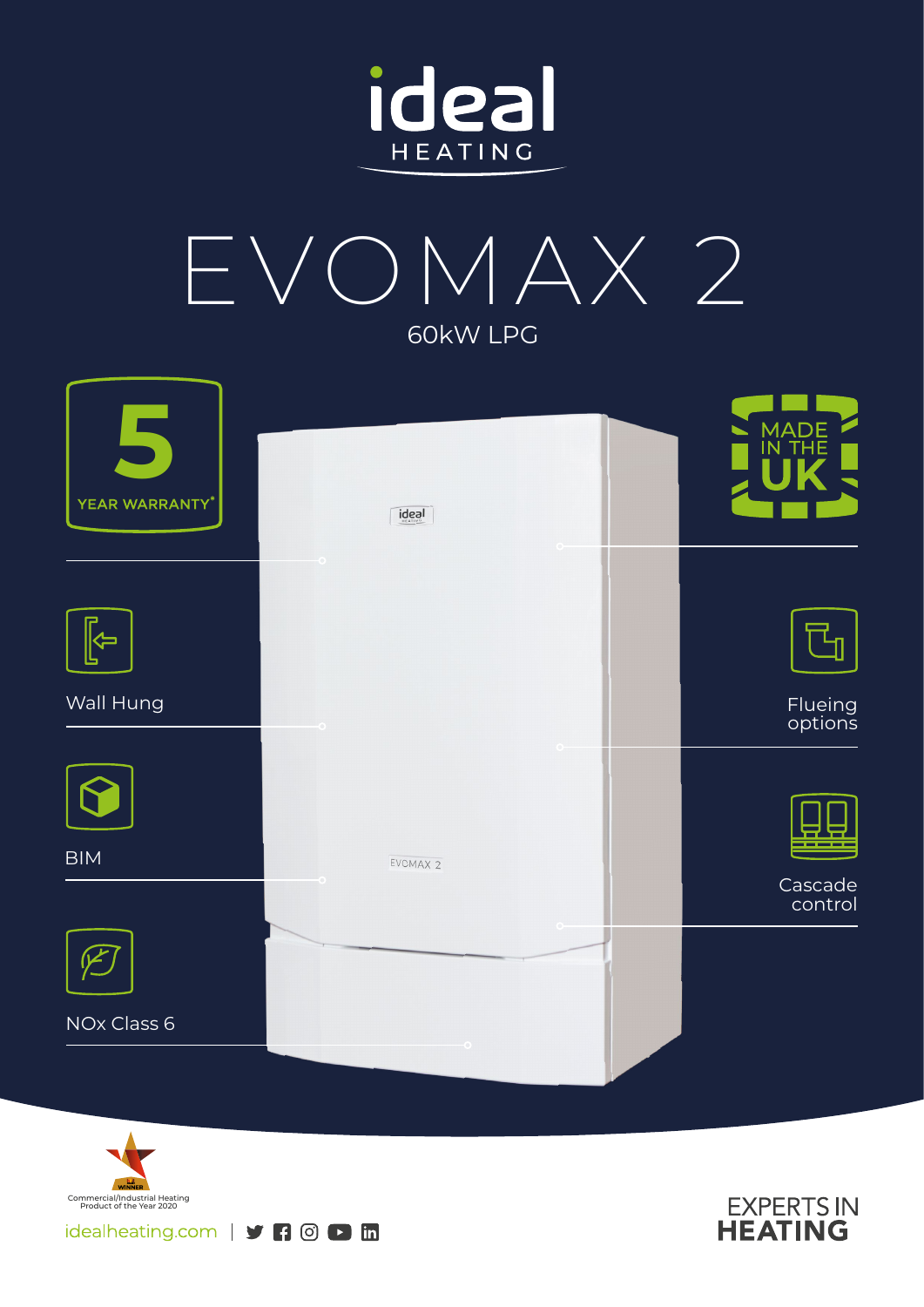# Features & Specification

Available in outputs of 30, 40, 60, 80, 100, 120 and 150kW, Evomax 2 is designed to ensure all installation requirements can be achieved. There is also an LPG Evomax 2 range from 30 - 120 kW for off mains installations.

- **Free Commissioning\***
- Robust cast aluminium silicon alloy heat exchanger
- NOx <40mg/kWh (Class 6) for all natural gas models
- High 5:1 turndown
- Up to 99.6% full load efficiency
- Up to 110% part load efficiency
- Compact small footprint
- Dynamic control menu set up
- Cascade controls option
- Easy servicing; 3 sides removable
- Built in, serviceable flue Non-Return Valve
- Capable of operating at up to 30° Δ T





### DIMENSIONS & CLEARANCES

| <b>BOILER</b> | <b>DIMA</b> | <b>DIMB</b> |
|---------------|-------------|-------------|
| 60            | 360         | 130         |

The following minimum clearances must be maintained for operation and servicing:

CLEARANCE BETWEEN MULTIPLE BOILER INSTALLATIONS: 25mm





### BOILER ASSEMBLY INTERNAL VIEW **(40kW MODEL SHOWN) KEY 1.** Auto Air Vent **2.** Burner Fixings **3.** Fan **4.** Gas Valve **5.** Venturi **6.** Flow Thermistor **7.** Ianitor Unit **8.** Electrode Detection **9.** Ignition Electrode **10.** Water Pressure Sensor Imm **A+++ A++ A**



**A**

**C D**

**idealheating.com** | **01482 492251** | **commercial@idealheating.com**  Ideal Heating, National Avenue, Kingston upon Hull, East Yorkshire, HU5 4JN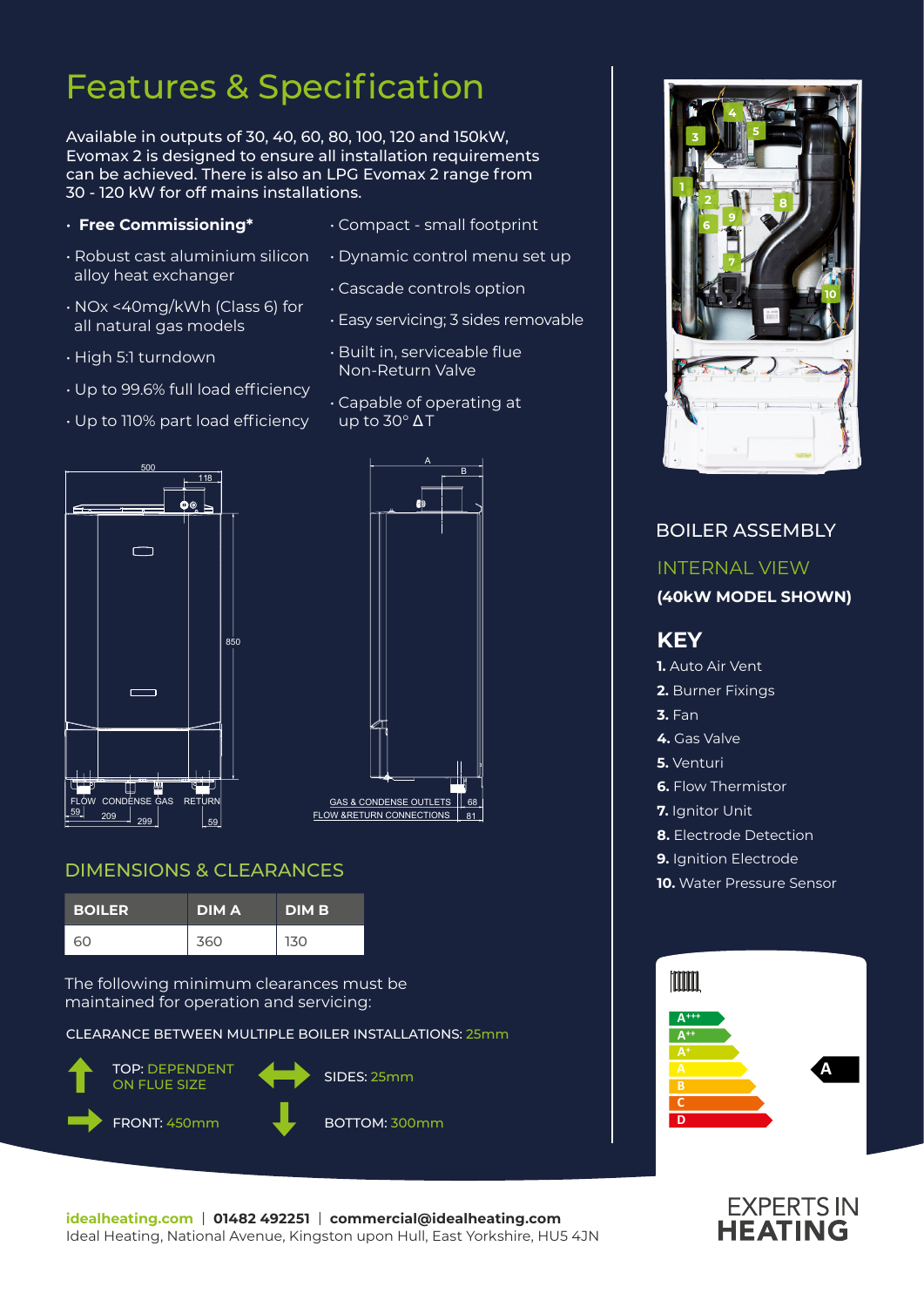## EVOMAX 2 60kW LPG TECHNICAL SPECIFICATIONS

### GENERAL

| Dry Weight                  | kq   | 57.5                                            |
|-----------------------------|------|-------------------------------------------------|
| <b>Boiler Dimensions</b>    | mm   | 850 (H)<br>$\times$ 500 (W)<br>$\times$ 360 (D) |
| <b>Boiler Clearances</b>    | mm   | Front: 450<br>Side: 25<br>Below: 300            |
| <b>Full Load Efficiency</b> | %    | 99.6                                            |
| Part Load Efficiency        | $\%$ | 108.7                                           |
| Seasonal Efficiency         | $\%$ | 96.9                                            |
| SEDBUK 2009                 | $\%$ | 90.5                                            |
| Min/Max Gas pressure (LPG)  | mbar | 32/36                                           |

#### BURNER PRE MIX

| Fuel                      | (Type G31) | Propane       |
|---------------------------|------------|---------------|
| <b>Fuel Consumption</b>   | $m^3/h$    | 2.53          |
| Flame Protection          |            | Ionisation    |
| Ignition                  |            | Spark         |
| Boiler Output (Mean 70°C) | kW         | $12 - 60$     |
| Boiler Output (Mean 40°C) | kW         | $12.4 - 62.1$ |
| Boiler Input (Gross cv)   | kW         | 66            |
| Gas Inlet Size            |            | $G^{3/2}$     |
| NOx Weighted (gross)      | mg/kWh     | 67.7          |
| NO <sub>x</sub> Class     |            | Class 6       |

### **HYDRAULICS**

| Hydraulic Resistance ( $11^{\circ}$ C $\Delta$ T)   | mbar         | 435                    |
|-----------------------------------------------------|--------------|------------------------|
| Hydraulic Resistance (20 $\degree$ C $\triangle$ T) | mbar         | 83                     |
| Hydraulic Resistance (30 $\degree$ C $\triangle$ T) | mbar         | 30                     |
| Nominal Flow Rate (11°C ∆T)                         | $1/m$ in     | 78.2                   |
| Nominal Flow Rate (20 $\degree$ C $\triangle$ T)    | l/min        | 43.0                   |
| Nominal Flow Rate (30 $\degree$ C $\triangle$ T)    | l/min        | 28.7                   |
| Min Flow Rate (30°C AT) (MAX MOD)                   | $1/m$ in     | 29.2                   |
| Min Flow Temperature                                | $^{\circ}$ C | 30                     |
| Max Flow Temperature                                | $^{\circ}$ C | 85                     |
| Min Working Pressure                                | bar          | 0.3                    |
| Max Working Pressure                                | bar          | 6                      |
| Max Static Head Of Water                            | metres       | 61.0                   |
| Condensate Connection                               | mm           | 25                     |
| High Limit Set Point                                | $^{\circ}$ C | 110 flow,<br>95 return |
| Flow & Return Size                                  |              | $GIy/4$ "              |
| <b>Water Content</b>                                | litres       | 5.0                    |

### FLUE/AIR INLET

| Flue Size                           | mm      | 80/125 Concentric<br>or Open Flue |
|-------------------------------------|---------|-----------------------------------|
| Flue Gas Volume                     | $m^3/h$ | 80.65                             |
| Flue Gas Temperature 80/60          | $\circ$ | 70                                |
| O/F Max Counter Pressure Diff       | Pa      | 140                               |
| Balanced Flue Counter Pressure Diff | Da      |                                   |

### ELECTRICAL

| <b>Electrical Supply</b>   |         | 230V - 50Hz                                       |
|----------------------------|---------|---------------------------------------------------|
| Current (Max No Pump)      | amp     | 4A                                                |
| Power Consumption          | watt    | 82                                                |
| Modulating Input           | $V$ /dc | 0-10V or OpenTherm                                |
| <b>Fuse Rating</b>         | amp     | 4.0                                               |
| Controls Voltage           | V       | 230V 50Hz volts free<br>control or PELV =< 24V DC |
| <b>Insulation Class IP</b> |         | IPX4D                                             |

### CONTROL OPERATION

| On/Off 0-10V DC              | Yes |
|------------------------------|-----|
| OpenTherm                    | Yes |
| <b>High Limit Protection</b> | Yes |
| Low Water Protection         | Yes |
| Volt Free Common Alarm       | Yes |
| Boiler Run Indication        | Yes |

### OPTIONAL EVOMAX 2 KITS FOR INDEPENDENT HEAT

| Multi Boiler Frame & Header Kits      | Yes |  |
|---------------------------------------|-----|--|
| Varican Module Master Kit             | Yes |  |
| Varican Module Slave Kit              | Yes |  |
| Extension Module Kit                  | Yes |  |
| OPENTHERM Room Control Kit            | Yes |  |
| Room Sensor Kit                       | Yes |  |
| <b>Tank Sensor Kit</b>                | Yes |  |
| Outside Sensor Kit                    | Yes |  |
| Header Flow Tank Immersion Sensor Kit | Yes |  |
| Header Flow Tank Strap On Sensor Kit  | Yes |  |
| Safety Interlock Kit                  | Yes |  |
| 0-10V Pump Control Kit                | Yes |  |
| Condensate Pump                       | Yes |  |

#### **Please Note:**

The plate heat exchangers are to be used for system separation only. They must not be used for the direct production of domestic hot water. They should not be used for direct heating of swimming pool water where the chlorinated pool water would pass directly through the plate heat exchanger.

\*5 year warranty subject to Terms and Conditions. 5 years parts and labour warranty available subject to being commissioned by Ideal Heating. Free Commissioning Offer available subject to terms and conditions. Terms & conditions at idealheating.com



# **EXPERTS IN**<br>**HEATING**